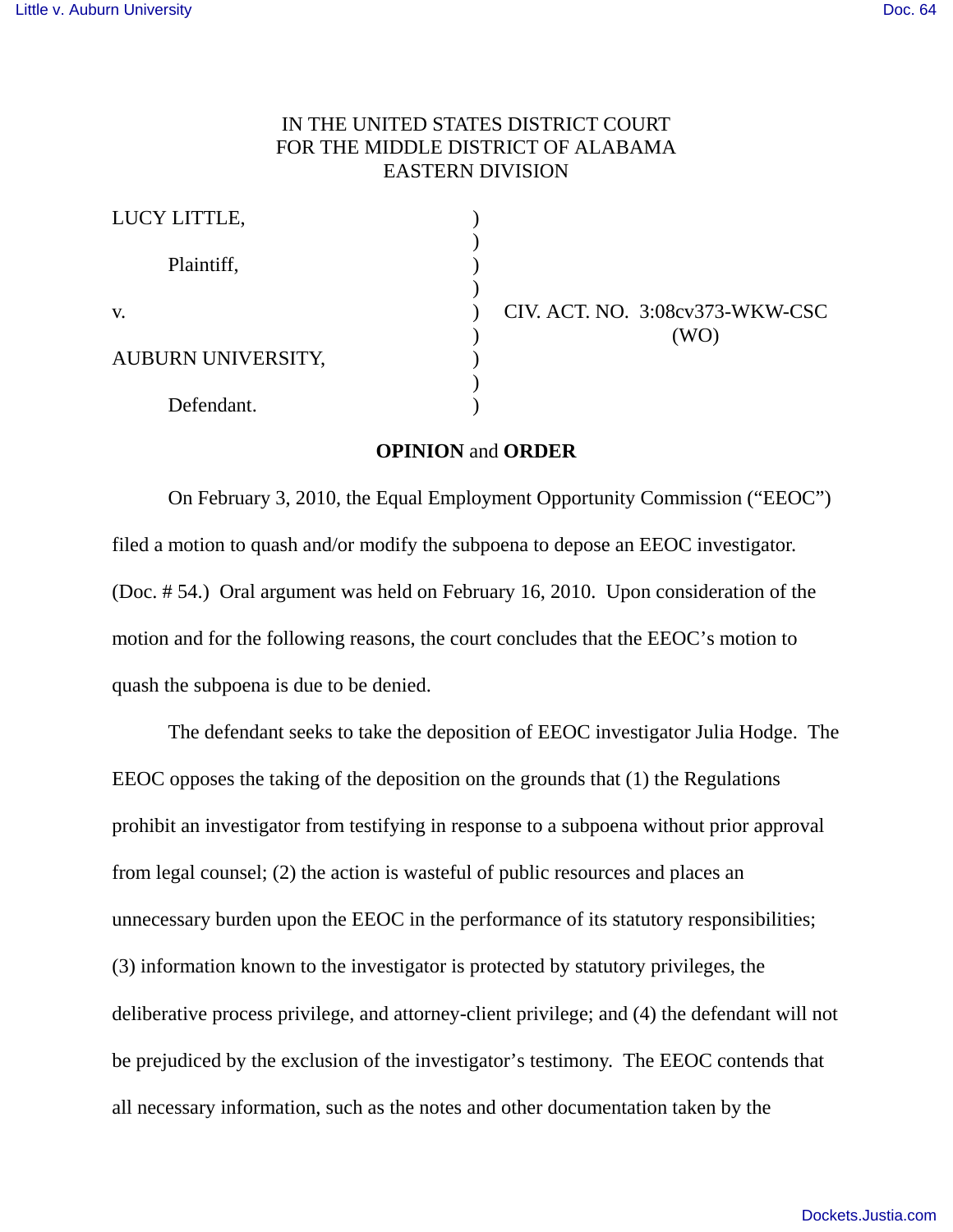investigator during the investigation, have been provided to the defendant.

The defendant, however, argues that Ms. Hodge was the principal investigator in this case and that the documents provided do not indicate the basis of the investigator's "for cause" decision. In addition, the defendant maintains that some of the investigator's notations are illegible. The defendant contends that the EEOC's deliberative process privilege is not relevant because the deposition is limited to the factual investigation and does not offend the privilege.

First, the EEOC resists the deposition on grounds that the EEOC's legal counsel has not authorized Ms. Hodge to testify, relying on 29 C.F.R. § 1610.32 and the decision in *United States v. Touhy*, 340 U.S. 462, 467 (1951).

> . . . The Regulation, which prohibits employees of the Commission from producing any documents or testifying without the permission of the Commission's Legal Counsel, was enacted pursuant to what is known as the "Housekeeping Statute," 5 U.S.C. § 301. That Statute permits the head of an agency to prescribe regulations, such as the one at issue here, for the disclosure of its records. The *Touhy* court upheld the validity of the statute, immunizing an agency employee who refused to testify or produce documents based on an order from his superior, stating that the centralization of authority to release records was lawful. 340 U.S. at 469-70.

However, *Touhy's* rationale was undermined by a decision rendered by the Supreme Court two years later, in which it considered a claim of governmental privilege and noted, "Judicial control over the evidence in a case cannot be abdicated to the caprice of executive officers." *United States v. Reynolds*, 345 U.S. 1, 9-10, 73 S. Ct. 528, 97 L. Ed. 2d 727 (1953). The holding in *Touhy* was further weakened by a 1958 amendment to the Housekeeping Statute, which added the language, "This section does not authorize withholding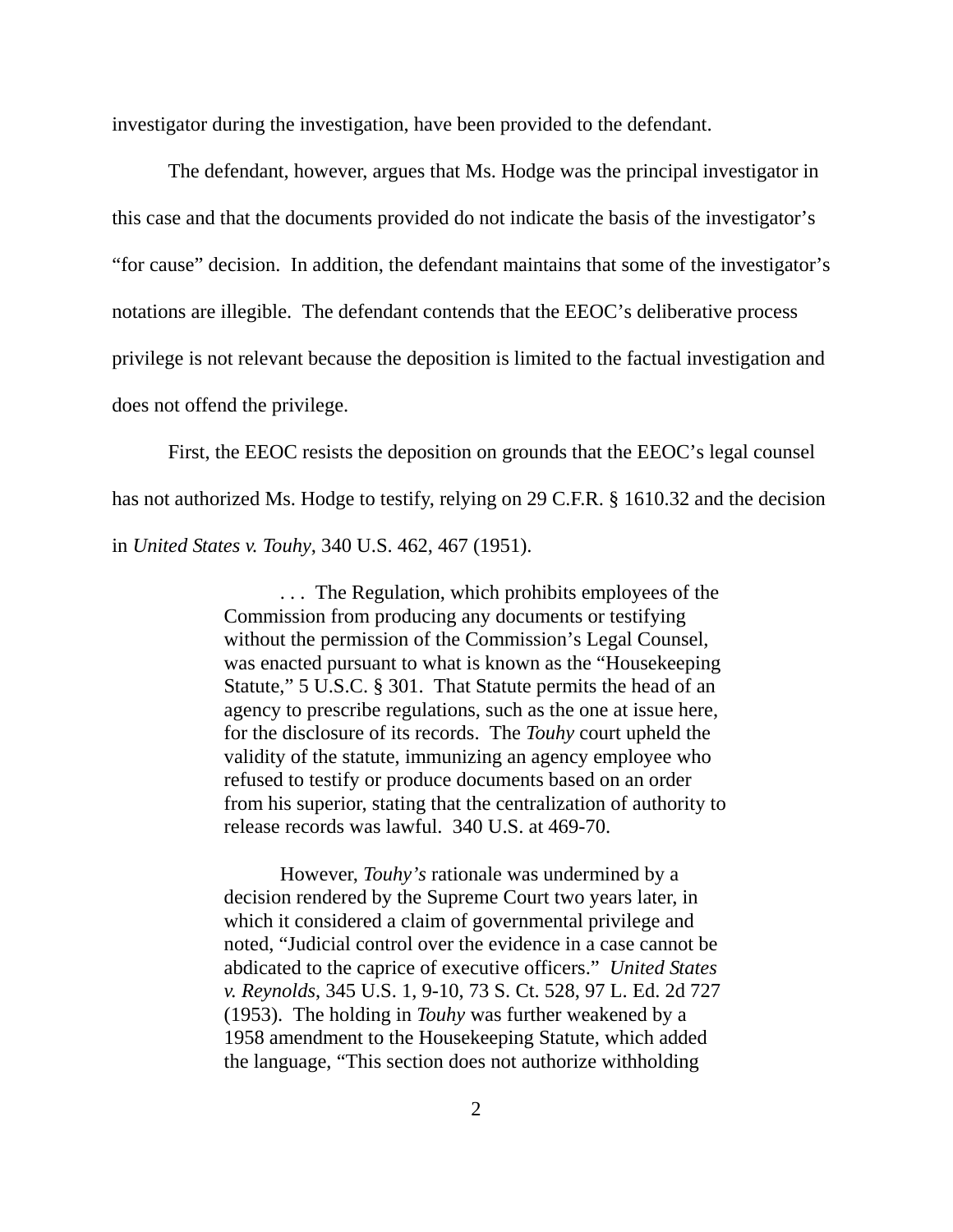information from the public or limiting the availability of records to the public." The defendants argue that Touhy does not stand for the proposition that a federal agency may completely resist discovery efforts, and the court agrees.

*Turner v. Kansas City S. Ry. Co.*, Nos. 03-2742, 05-2668, 2009 WL 651766, at \*1 (E.D. La. March 11, 2009), *quoting Blanks v. Lockheed Martin Corp*., No. 4:05cv137LR, 2006 WL 1892512, at \*1 (S.D. Miss. July 10, 2006).

Nonetheless, it is conceivable that the investigator may have knowledge of some relevant information that is subject to a privilege assertion, including the attorney-client privilege or deliberative process privilege. The defendant, however, asserts that it does not seek any information that may be protected by the deliberative process or attorneyclient privileges. (Doc. No. 56, p. 5-6.) Specifically, Auburn argues that the privileges are not implicated because defense counsel "does not intend to inquire about internal discussions within the EEOC about the determinations, nor does it plan to inquire about any discussions Ms. Hodge may have had with legal counsel regarding the charge, investigation and/or determinations." (*Id*., p. 6.)

The deliberative process privilege protects "the decision making processes of government agencies." *NLRB v. Sears Roebuck & Co.*, 421 U.S. 132, 150 (1975).

> In order to be protected by the deliberative process privilege, the document must be both "predecisional" and "deliberative." *Assembly of the State of California v. United States Department of Commerce*, 968 F.2d 916, 920 (9<sup>th</sup> Cir. 1992). A "predecisional" document is one "prepared in order to assist an agency decisionmaker in arriving at his decision," . . . and may include "recommendations, draft documents, proposals, suggestions, and other subjective documents which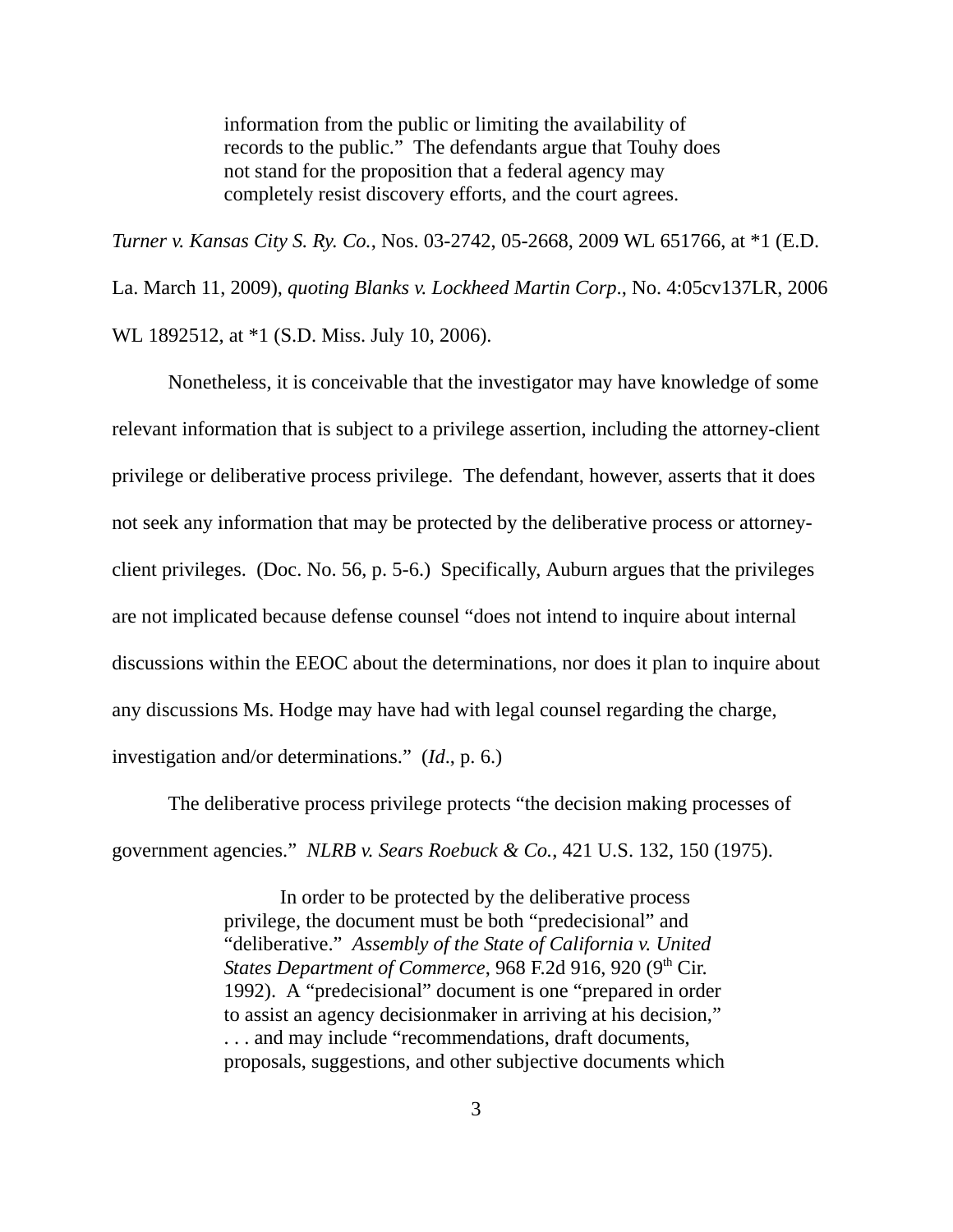reflect the personal opinions of the writer rather than the policy of the agency" . . . A predecisional document is part of the "deliberative process," if "the disclosure of the materials would expose an agency's decisionmaking process in such a way as to discourage candid discussion within the agency and thereby undermine the agency's ability to perform its functions." *Assembly of the State of California*, 968 F.2d at 920, *quoting Formaldehyde Inst. v. Department of Health and Human Services*, 889 F.2d 1118, 1122 (D.C. Cir. 1989) (citations omitted). Factual material generally is not considered deliberative, but the fact/opinion distinction should not be applied mechanically. *Assembly of the State of California*, 968 F.2d at 921-922. Rather, the relevant inquiry is whether "revealing the information exposes the deliberative process." *Id*.

In this case, many of the questions the defendant wants to pose are related to clarifying factual information contained in the EEOC's investigative file and would not be covered under the deliberative process privilege. The information Auburn is seeking is similarly not cumulative because the questions relate to ambiguous references in the investigative file. For example, during oral argument, defense counsel indicated that some of the handwritten notations in the file are illegible. The court recognizes that the court's review of this lawsuit is de novo and the EEOC's investigation is not subject to court review. Nonetheless, the fact that the EEOC has turned over its complete administrative file does not relieve the Agency of its obligation under Fed.R.Civ.P. 30(b)(6) to provide a witness to answer questions about the documents for purposes of clarification and interpretation. *See EEOC v. California Psychiatric Transitions*, 258 F.R.D. 391, 396 (E.D. Ca. 2009) (citing *EEOC v. LifeCare Mgmt. Servs*., LLC, 2009 WL 772834 at \*2 (W.D. Pa. 2009)). In this case, Auburn should be allowed to clarify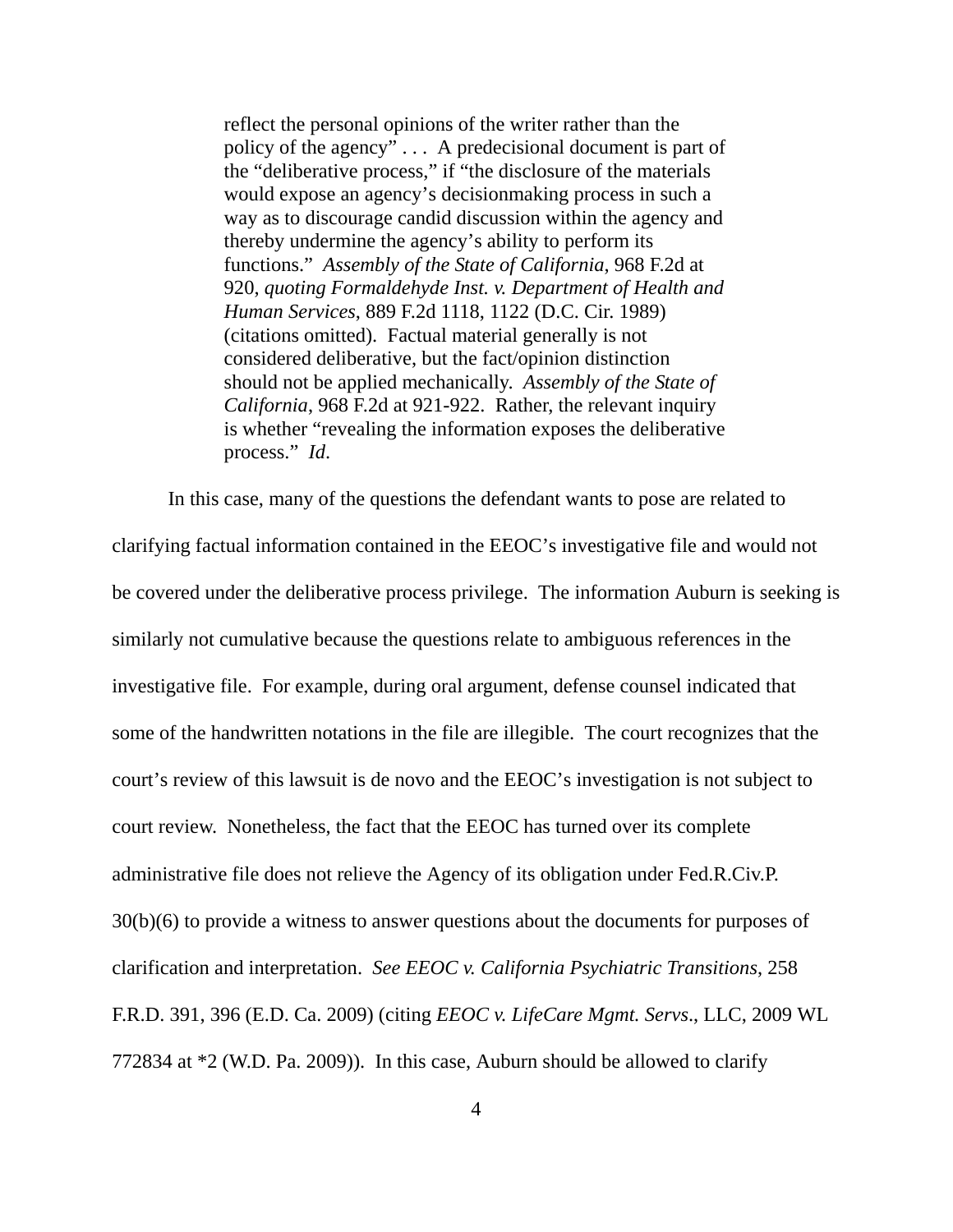ambiguities related to the factual aspects of the material. However, any conclusions, interpretations, or recommendations that the investigator formulated would be subject to the privilege. Thus, any impressions of witnesses, including credibility determinations, are subject to the privilege. The EEOC is free to assert proper privilege objections, where appropriate, in the manner contemplated by Fed.R.Civ.P. 30(c)(2) during the deposition. *See Turner*, *supra*.

Finally, the EEOC's argument that the deposition places an undue burden on the Agency is not compelling in this particular case. During oral argument, plaintiff's counsel acknowledged that the plaintiff intends to introduce the EEOC's "for cause" determination at trial. Because the plaintiff seeks to use the investigator's determination against the defendant during a jury trial, the court concludes it would be unfair to allow the EEOC to evade discovery of materials which may clarify ambiguities related to the factual aspects of the investigative documentation. Basic fairness dictates that the EEOC submit to lawful discovery. Consequently, the Court will allow the deposition of Ms. Hodge to go forward with the understanding that the EEOC has the right to assert any applicable privilege in response to particular deposition questions and that the deposition will take no more than four hours.

Accordingly, it is

ORDERED as follows:

(1) The motion to quash filed by the EEOC be and is hereby DENIED. (Doc. No. 54.)